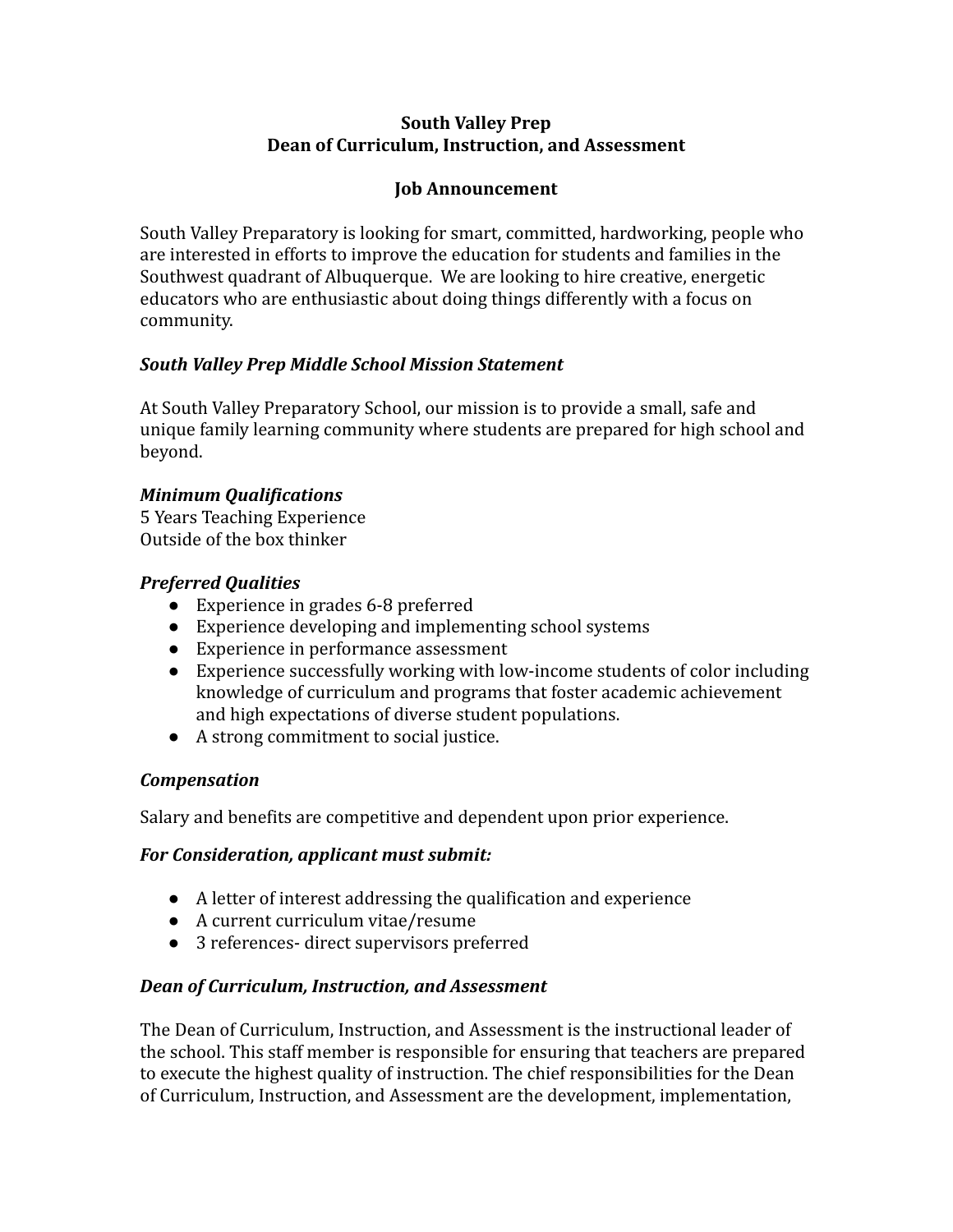and assessment and academic interventions. The Dean of Curriculum reports directly to the Executive Director.

# *Primary Responsibilities*

- Provides leadership in the ongoing development, improvement, and evaluation of curricula, instruction, and assessment
- Coaches faculty on instructional methods
- Leads professional development sessions on Reading and Math interventions, Performance Assessments, and data driven instruction
- Analyzing programmatic effectiveness and identifying opportunities to leverage the school community to improve student academic performance, (i.e. reading and math interventions, community engagement.)
- Manages and desegregates the student data systems
- Coordinates and trains staff on standardized assessments administration
- Creates formal reports to the Governing Board, Department of Education and Charter School Division on student academic performance
- Facilitates data analysis sessions
- Serves as a resource for the faculty and partners on assessments
- Provides comprehensive reports on academic outcomes
- Analyzes programmatic effectiveness of Curriculum, Instruction and Assessment
- Develops and coordinates the evaluation of academic programs
- Serves as a consultant in developing, administering and reporting statistical studies and analyses made in the school
- Attends and participates in school board meetings regarding curriculum, assessment, and data points
- Maintains school assessment records and annual student records
- Authorizes student schedule changes
- Provides assessment data to staff and community.
- Communicates to appropriate staff definitions, timelines, formats, etc., for completing curriculum and assessment activities and compiling data
- Assists teachers in integrating instructional technology
- Guides faculty in the appropriate differentiation in curricula and instruction
- Assists teacher in designing and implementing appropriate strategies to support all students
- Development of master schedule utilizing SVP foundational processes and values
- Researches new and innovative curriculum practices
- Collects data for state and federal reports and assist in reporting processes
- Assists in providing content for the school website
- Engages with students and teachers 50% of the day Performs other duties assigned by the Executive Director

# *How to Apply*